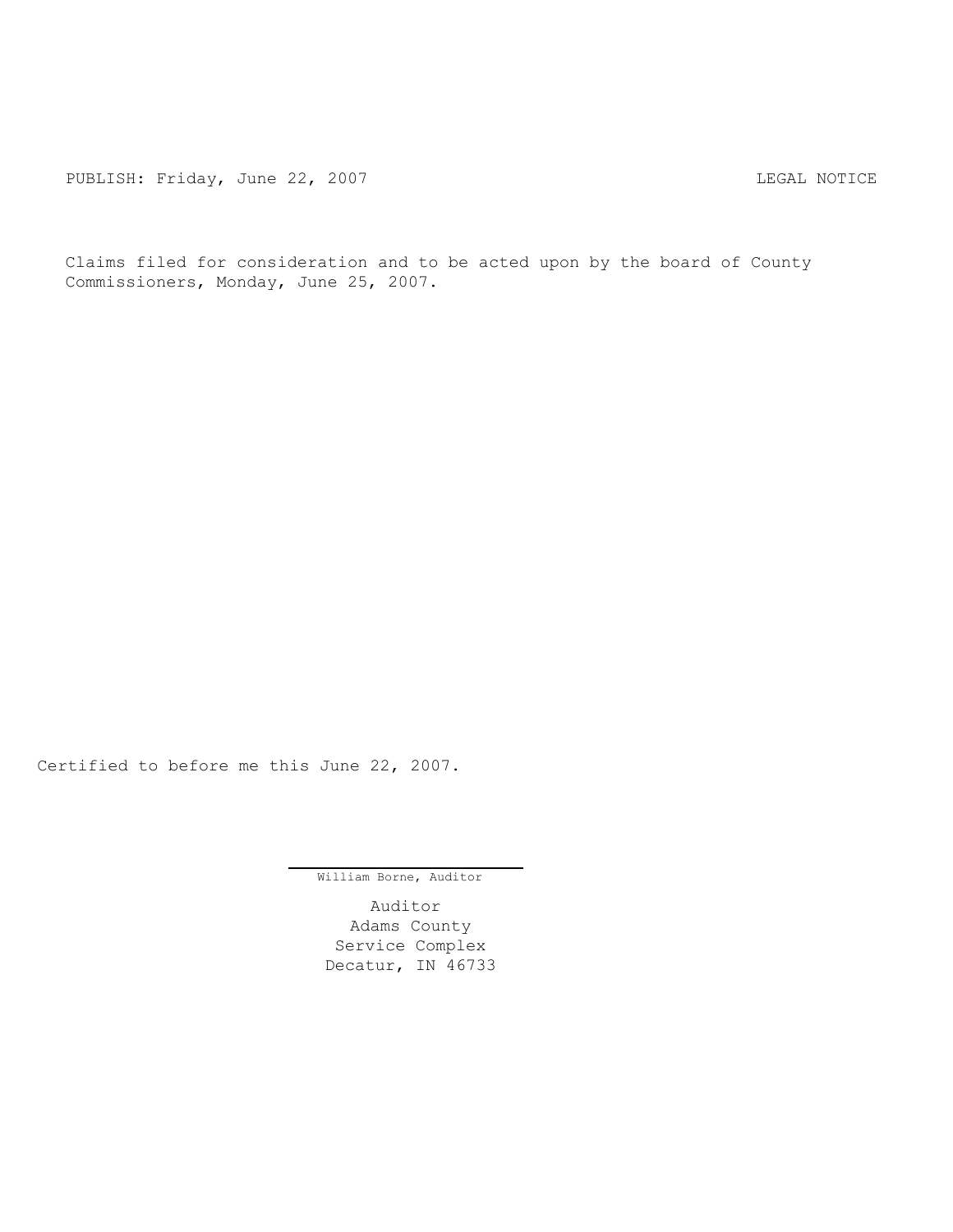

## **Claims Docket for Newspaper Adams County, Indiana**

## For Period: **5/11/2007** to **6/1/2007**

Date Claims to be Paid: **6/25/2007**

*313 W. Jefferson St. Decatur, IN 46733 (219) 724-2600*

| 7,500.00<br><b>Adams Memorial Hospital</b><br>2,239.83<br><b>AIT Laboratories</b><br>15,014.60<br>513.00<br>62.64<br>160.52<br>Arnold Lumber Company<br>99,034.72<br>Barney's Auto Electric Se<br>39.60<br>16.54<br>395.29<br>Berne Tri-Weekly News<br>Brateman's<br>228.49<br>119.00<br>663.94<br>Thieme, Carl<br>802.68<br>30.00<br>34.95<br>Cintas Location #338<br>456.07<br>1,427.99<br>Decatur True Value<br>227.00<br>Computer Systems, Inc.<br>1,462.16<br>638.34<br>Debco Metal<br>2,549.82<br><b>Decatur Dental Service</b><br>33.28<br>1,658.38<br>52.00<br>98.83<br>Douglas L. Bauman<br>100.00<br>Gall's<br>26.50<br>118.66<br>Gerber's Super Valu, Inc.<br>1,350.35<br>Gibby's Express Photo<br>Gordon Food Service<br>38.53<br>5,577.39<br>Helena Chemical<br>Fumarolo, Gregory L.<br>1,823.55<br>3,243.20<br>41.54<br>34.04<br><b>Heller Nursery</b><br>Hilty Engine Service<br>375.00<br>Indiana State Police Trai<br><b>Innovative Concepts</b><br>3,419.90<br>30.00<br>K-Mart<br>631.22<br>Heimann, James<br>253.15<br>Carty, Karen<br>500.98<br>Werich, Kelly<br>Kiess Electric<br>255.51<br>L & S Distributing<br>3,860.74<br>Lehman Feed Mill<br>Landis & Sons Drainage<br>677.40<br>4,040.00<br>Cook, Leslie<br>107.40<br>Busse, Louise<br>261.80<br>50.00<br>Bauman, Marcia<br>Mark's Heating<br>479.85<br>Meshberger Brothers Stone<br>14,416.48<br>Moake-Park Group<br>3,200.00<br>Moser Motor Sales, Inc.<br>79.00<br>National Oil And Gas<br>988.59<br>Nipsco<br>3,588.58<br>Park Center, Inc.<br>76,160.00<br>Miller, Patrick<br>Pitney-Bowes<br>228.00<br>1,226.94<br>EMP Co-op, Inc.<br>6,329.17<br>Quik Stop<br>202.40<br>164.44<br>McIntosh, Rhonda L.<br>Bollenbacher, Rodney G.<br>50.00<br>270.78<br><b>Safety Systems</b><br>464.90<br>Scott's<br>312.60<br>545.00<br>Embarq Communications, Inc.<br>St. Joseph Hospital Labor<br>70.00<br>127.74<br>Baumann, Steve<br><b>Stone-Street Quarries</b><br>75.00<br>Stoneco, Inc.<br>152.95<br>Reynolds, Tamara J.<br>Smith, Teryl R.<br>20.00<br>Print Shop<br>2,396.48<br>Sheets, Thomas Wade<br>12.40<br>Top Supply Company<br>136.37<br><b>Tractor Supply Company</b><br>64.94<br>Trisha Hockemeyer<br>119.56<br>U.S. Postmaster<br>325.00<br>West Payment Center<br>446.50<br>Witham Toxicology Laboratory<br>966.00<br>D & D Auto Sales<br>911.38<br>20.24<br>Christopher E. Harvey<br>134.93<br>Rex King<br>Ehlerding, Darrel<br>600.00<br>Adams County Extension Education Fur<br>88.85<br>Burry, Herman, Miller, Brown<br><b>Swiss City Veterinary</b><br>440.00<br>2,500.00<br>Ikon Office Solutions<br>National Serv-All<br>175.07<br>3,235.78<br>Bioject, Inc.<br>1,623.49<br>Embarq<br>2,568.45<br><b>Bit Mat Products</b><br>Imi Irving Material, Inc.<br>19,177.27<br>1,482.35 | <b>Vendor</b>                    | <b>Amount</b> | <b>Vendor</b>  | <b>Amount</b> |  |
|--------------------------------------------------------------------------------------------------------------------------------------------------------------------------------------------------------------------------------------------------------------------------------------------------------------------------------------------------------------------------------------------------------------------------------------------------------------------------------------------------------------------------------------------------------------------------------------------------------------------------------------------------------------------------------------------------------------------------------------------------------------------------------------------------------------------------------------------------------------------------------------------------------------------------------------------------------------------------------------------------------------------------------------------------------------------------------------------------------------------------------------------------------------------------------------------------------------------------------------------------------------------------------------------------------------------------------------------------------------------------------------------------------------------------------------------------------------------------------------------------------------------------------------------------------------------------------------------------------------------------------------------------------------------------------------------------------------------------------------------------------------------------------------------------------------------------------------------------------------------------------------------------------------------------------------------------------------------------------------------------------------------------------------------------------------------------------------------------------------------------------------------------------------------------------------------------------------------------------------------------------------------------------------------------------------------------------------------------------------------------------------------------------------------------------------------------------------------------------------------------------------------------------------------------------------------------------------------------------------------------------------------------------------------------------------------------------------------------------------------------------------------------------|----------------------------------|---------------|----------------|---------------|--|
|                                                                                                                                                                                                                                                                                                                                                                                                                                                                                                                                                                                                                                                                                                                                                                                                                                                                                                                                                                                                                                                                                                                                                                                                                                                                                                                                                                                                                                                                                                                                                                                                                                                                                                                                                                                                                                                                                                                                                                                                                                                                                                                                                                                                                                                                                                                                                                                                                                                                                                                                                                                                                                                                                                                                                                                | Adams County Economic Dev        |               |                |               |  |
|                                                                                                                                                                                                                                                                                                                                                                                                                                                                                                                                                                                                                                                                                                                                                                                                                                                                                                                                                                                                                                                                                                                                                                                                                                                                                                                                                                                                                                                                                                                                                                                                                                                                                                                                                                                                                                                                                                                                                                                                                                                                                                                                                                                                                                                                                                                                                                                                                                                                                                                                                                                                                                                                                                                                                                                | <b>Adams County Treasurer</b>    |               |                |               |  |
|                                                                                                                                                                                                                                                                                                                                                                                                                                                                                                                                                                                                                                                                                                                                                                                                                                                                                                                                                                                                                                                                                                                                                                                                                                                                                                                                                                                                                                                                                                                                                                                                                                                                                                                                                                                                                                                                                                                                                                                                                                                                                                                                                                                                                                                                                                                                                                                                                                                                                                                                                                                                                                                                                                                                                                                | American Health Care             |               |                |               |  |
|                                                                                                                                                                                                                                                                                                                                                                                                                                                                                                                                                                                                                                                                                                                                                                                                                                                                                                                                                                                                                                                                                                                                                                                                                                                                                                                                                                                                                                                                                                                                                                                                                                                                                                                                                                                                                                                                                                                                                                                                                                                                                                                                                                                                                                                                                                                                                                                                                                                                                                                                                                                                                                                                                                                                                                                | Baker And Schultz, Inc.          |               |                |               |  |
|                                                                                                                                                                                                                                                                                                                                                                                                                                                                                                                                                                                                                                                                                                                                                                                                                                                                                                                                                                                                                                                                                                                                                                                                                                                                                                                                                                                                                                                                                                                                                                                                                                                                                                                                                                                                                                                                                                                                                                                                                                                                                                                                                                                                                                                                                                                                                                                                                                                                                                                                                                                                                                                                                                                                                                                | Berne Ready Mix                  |               |                |               |  |
|                                                                                                                                                                                                                                                                                                                                                                                                                                                                                                                                                                                                                                                                                                                                                                                                                                                                                                                                                                                                                                                                                                                                                                                                                                                                                                                                                                                                                                                                                                                                                                                                                                                                                                                                                                                                                                                                                                                                                                                                                                                                                                                                                                                                                                                                                                                                                                                                                                                                                                                                                                                                                                                                                                                                                                                | Hoosier Blue Flame               |               |                |               |  |
|                                                                                                                                                                                                                                                                                                                                                                                                                                                                                                                                                                                                                                                                                                                                                                                                                                                                                                                                                                                                                                                                                                                                                                                                                                                                                                                                                                                                                                                                                                                                                                                                                                                                                                                                                                                                                                                                                                                                                                                                                                                                                                                                                                                                                                                                                                                                                                                                                                                                                                                                                                                                                                                                                                                                                                                | Butler, Fairman, & Seufer        |               |                |               |  |
|                                                                                                                                                                                                                                                                                                                                                                                                                                                                                                                                                                                                                                                                                                                                                                                                                                                                                                                                                                                                                                                                                                                                                                                                                                                                                                                                                                                                                                                                                                                                                                                                                                                                                                                                                                                                                                                                                                                                                                                                                                                                                                                                                                                                                                                                                                                                                                                                                                                                                                                                                                                                                                                                                                                                                                                | Chet's Pest Control              |               |                |               |  |
|                                                                                                                                                                                                                                                                                                                                                                                                                                                                                                                                                                                                                                                                                                                                                                                                                                                                                                                                                                                                                                                                                                                                                                                                                                                                                                                                                                                                                                                                                                                                                                                                                                                                                                                                                                                                                                                                                                                                                                                                                                                                                                                                                                                                                                                                                                                                                                                                                                                                                                                                                                                                                                                                                                                                                                                | City Of Decatur                  |               |                |               |  |
|                                                                                                                                                                                                                                                                                                                                                                                                                                                                                                                                                                                                                                                                                                                                                                                                                                                                                                                                                                                                                                                                                                                                                                                                                                                                                                                                                                                                                                                                                                                                                                                                                                                                                                                                                                                                                                                                                                                                                                                                                                                                                                                                                                                                                                                                                                                                                                                                                                                                                                                                                                                                                                                                                                                                                                                | <b>Complete Printing Service</b> |               |                |               |  |
|                                                                                                                                                                                                                                                                                                                                                                                                                                                                                                                                                                                                                                                                                                                                                                                                                                                                                                                                                                                                                                                                                                                                                                                                                                                                                                                                                                                                                                                                                                                                                                                                                                                                                                                                                                                                                                                                                                                                                                                                                                                                                                                                                                                                                                                                                                                                                                                                                                                                                                                                                                                                                                                                                                                                                                                | Sigworth, Darrell W.             |               |                |               |  |
|                                                                                                                                                                                                                                                                                                                                                                                                                                                                                                                                                                                                                                                                                                                                                                                                                                                                                                                                                                                                                                                                                                                                                                                                                                                                                                                                                                                                                                                                                                                                                                                                                                                                                                                                                                                                                                                                                                                                                                                                                                                                                                                                                                                                                                                                                                                                                                                                                                                                                                                                                                                                                                                                                                                                                                                | Decatur Daily Democrat           |               |                |               |  |
|                                                                                                                                                                                                                                                                                                                                                                                                                                                                                                                                                                                                                                                                                                                                                                                                                                                                                                                                                                                                                                                                                                                                                                                                                                                                                                                                                                                                                                                                                                                                                                                                                                                                                                                                                                                                                                                                                                                                                                                                                                                                                                                                                                                                                                                                                                                                                                                                                                                                                                                                                                                                                                                                                                                                                                                | Decatur Tire Center              |               |                |               |  |
|                                                                                                                                                                                                                                                                                                                                                                                                                                                                                                                                                                                                                                                                                                                                                                                                                                                                                                                                                                                                                                                                                                                                                                                                                                                                                                                                                                                                                                                                                                                                                                                                                                                                                                                                                                                                                                                                                                                                                                                                                                                                                                                                                                                                                                                                                                                                                                                                                                                                                                                                                                                                                                                                                                                                                                                | Kiess, Duane A.                  |               |                |               |  |
|                                                                                                                                                                                                                                                                                                                                                                                                                                                                                                                                                                                                                                                                                                                                                                                                                                                                                                                                                                                                                                                                                                                                                                                                                                                                                                                                                                                                                                                                                                                                                                                                                                                                                                                                                                                                                                                                                                                                                                                                                                                                                                                                                                                                                                                                                                                                                                                                                                                                                                                                                                                                                                                                                                                                                                                | Gasoline Equipment               |               |                |               |  |
|                                                                                                                                                                                                                                                                                                                                                                                                                                                                                                                                                                                                                                                                                                                                                                                                                                                                                                                                                                                                                                                                                                                                                                                                                                                                                                                                                                                                                                                                                                                                                                                                                                                                                                                                                                                                                                                                                                                                                                                                                                                                                                                                                                                                                                                                                                                                                                                                                                                                                                                                                                                                                                                                                                                                                                                |                                  |               |                |               |  |
|                                                                                                                                                                                                                                                                                                                                                                                                                                                                                                                                                                                                                                                                                                                                                                                                                                                                                                                                                                                                                                                                                                                                                                                                                                                                                                                                                                                                                                                                                                                                                                                                                                                                                                                                                                                                                                                                                                                                                                                                                                                                                                                                                                                                                                                                                                                                                                                                                                                                                                                                                                                                                                                                                                                                                                                |                                  |               |                |               |  |
|                                                                                                                                                                                                                                                                                                                                                                                                                                                                                                                                                                                                                                                                                                                                                                                                                                                                                                                                                                                                                                                                                                                                                                                                                                                                                                                                                                                                                                                                                                                                                                                                                                                                                                                                                                                                                                                                                                                                                                                                                                                                                                                                                                                                                                                                                                                                                                                                                                                                                                                                                                                                                                                                                                                                                                                |                                  |               |                |               |  |
|                                                                                                                                                                                                                                                                                                                                                                                                                                                                                                                                                                                                                                                                                                                                                                                                                                                                                                                                                                                                                                                                                                                                                                                                                                                                                                                                                                                                                                                                                                                                                                                                                                                                                                                                                                                                                                                                                                                                                                                                                                                                                                                                                                                                                                                                                                                                                                                                                                                                                                                                                                                                                                                                                                                                                                                |                                  |               |                |               |  |
|                                                                                                                                                                                                                                                                                                                                                                                                                                                                                                                                                                                                                                                                                                                                                                                                                                                                                                                                                                                                                                                                                                                                                                                                                                                                                                                                                                                                                                                                                                                                                                                                                                                                                                                                                                                                                                                                                                                                                                                                                                                                                                                                                                                                                                                                                                                                                                                                                                                                                                                                                                                                                                                                                                                                                                                |                                  |               |                |               |  |
|                                                                                                                                                                                                                                                                                                                                                                                                                                                                                                                                                                                                                                                                                                                                                                                                                                                                                                                                                                                                                                                                                                                                                                                                                                                                                                                                                                                                                                                                                                                                                                                                                                                                                                                                                                                                                                                                                                                                                                                                                                                                                                                                                                                                                                                                                                                                                                                                                                                                                                                                                                                                                                                                                                                                                                                |                                  |               |                |               |  |
|                                                                                                                                                                                                                                                                                                                                                                                                                                                                                                                                                                                                                                                                                                                                                                                                                                                                                                                                                                                                                                                                                                                                                                                                                                                                                                                                                                                                                                                                                                                                                                                                                                                                                                                                                                                                                                                                                                                                                                                                                                                                                                                                                                                                                                                                                                                                                                                                                                                                                                                                                                                                                                                                                                                                                                                |                                  |               |                |               |  |
|                                                                                                                                                                                                                                                                                                                                                                                                                                                                                                                                                                                                                                                                                                                                                                                                                                                                                                                                                                                                                                                                                                                                                                                                                                                                                                                                                                                                                                                                                                                                                                                                                                                                                                                                                                                                                                                                                                                                                                                                                                                                                                                                                                                                                                                                                                                                                                                                                                                                                                                                                                                                                                                                                                                                                                                |                                  |               |                |               |  |
|                                                                                                                                                                                                                                                                                                                                                                                                                                                                                                                                                                                                                                                                                                                                                                                                                                                                                                                                                                                                                                                                                                                                                                                                                                                                                                                                                                                                                                                                                                                                                                                                                                                                                                                                                                                                                                                                                                                                                                                                                                                                                                                                                                                                                                                                                                                                                                                                                                                                                                                                                                                                                                                                                                                                                                                |                                  |               |                |               |  |
|                                                                                                                                                                                                                                                                                                                                                                                                                                                                                                                                                                                                                                                                                                                                                                                                                                                                                                                                                                                                                                                                                                                                                                                                                                                                                                                                                                                                                                                                                                                                                                                                                                                                                                                                                                                                                                                                                                                                                                                                                                                                                                                                                                                                                                                                                                                                                                                                                                                                                                                                                                                                                                                                                                                                                                                |                                  |               |                |               |  |
|                                                                                                                                                                                                                                                                                                                                                                                                                                                                                                                                                                                                                                                                                                                                                                                                                                                                                                                                                                                                                                                                                                                                                                                                                                                                                                                                                                                                                                                                                                                                                                                                                                                                                                                                                                                                                                                                                                                                                                                                                                                                                                                                                                                                                                                                                                                                                                                                                                                                                                                                                                                                                                                                                                                                                                                |                                  |               |                |               |  |
|                                                                                                                                                                                                                                                                                                                                                                                                                                                                                                                                                                                                                                                                                                                                                                                                                                                                                                                                                                                                                                                                                                                                                                                                                                                                                                                                                                                                                                                                                                                                                                                                                                                                                                                                                                                                                                                                                                                                                                                                                                                                                                                                                                                                                                                                                                                                                                                                                                                                                                                                                                                                                                                                                                                                                                                |                                  |               |                |               |  |
|                                                                                                                                                                                                                                                                                                                                                                                                                                                                                                                                                                                                                                                                                                                                                                                                                                                                                                                                                                                                                                                                                                                                                                                                                                                                                                                                                                                                                                                                                                                                                                                                                                                                                                                                                                                                                                                                                                                                                                                                                                                                                                                                                                                                                                                                                                                                                                                                                                                                                                                                                                                                                                                                                                                                                                                |                                  |               |                |               |  |
|                                                                                                                                                                                                                                                                                                                                                                                                                                                                                                                                                                                                                                                                                                                                                                                                                                                                                                                                                                                                                                                                                                                                                                                                                                                                                                                                                                                                                                                                                                                                                                                                                                                                                                                                                                                                                                                                                                                                                                                                                                                                                                                                                                                                                                                                                                                                                                                                                                                                                                                                                                                                                                                                                                                                                                                |                                  |               |                |               |  |
|                                                                                                                                                                                                                                                                                                                                                                                                                                                                                                                                                                                                                                                                                                                                                                                                                                                                                                                                                                                                                                                                                                                                                                                                                                                                                                                                                                                                                                                                                                                                                                                                                                                                                                                                                                                                                                                                                                                                                                                                                                                                                                                                                                                                                                                                                                                                                                                                                                                                                                                                                                                                                                                                                                                                                                                |                                  |               |                |               |  |
|                                                                                                                                                                                                                                                                                                                                                                                                                                                                                                                                                                                                                                                                                                                                                                                                                                                                                                                                                                                                                                                                                                                                                                                                                                                                                                                                                                                                                                                                                                                                                                                                                                                                                                                                                                                                                                                                                                                                                                                                                                                                                                                                                                                                                                                                                                                                                                                                                                                                                                                                                                                                                                                                                                                                                                                |                                  |               |                |               |  |
|                                                                                                                                                                                                                                                                                                                                                                                                                                                                                                                                                                                                                                                                                                                                                                                                                                                                                                                                                                                                                                                                                                                                                                                                                                                                                                                                                                                                                                                                                                                                                                                                                                                                                                                                                                                                                                                                                                                                                                                                                                                                                                                                                                                                                                                                                                                                                                                                                                                                                                                                                                                                                                                                                                                                                                                |                                  |               |                |               |  |
|                                                                                                                                                                                                                                                                                                                                                                                                                                                                                                                                                                                                                                                                                                                                                                                                                                                                                                                                                                                                                                                                                                                                                                                                                                                                                                                                                                                                                                                                                                                                                                                                                                                                                                                                                                                                                                                                                                                                                                                                                                                                                                                                                                                                                                                                                                                                                                                                                                                                                                                                                                                                                                                                                                                                                                                |                                  |               |                |               |  |
|                                                                                                                                                                                                                                                                                                                                                                                                                                                                                                                                                                                                                                                                                                                                                                                                                                                                                                                                                                                                                                                                                                                                                                                                                                                                                                                                                                                                                                                                                                                                                                                                                                                                                                                                                                                                                                                                                                                                                                                                                                                                                                                                                                                                                                                                                                                                                                                                                                                                                                                                                                                                                                                                                                                                                                                |                                  |               |                |               |  |
|                                                                                                                                                                                                                                                                                                                                                                                                                                                                                                                                                                                                                                                                                                                                                                                                                                                                                                                                                                                                                                                                                                                                                                                                                                                                                                                                                                                                                                                                                                                                                                                                                                                                                                                                                                                                                                                                                                                                                                                                                                                                                                                                                                                                                                                                                                                                                                                                                                                                                                                                                                                                                                                                                                                                                                                |                                  |               |                |               |  |
|                                                                                                                                                                                                                                                                                                                                                                                                                                                                                                                                                                                                                                                                                                                                                                                                                                                                                                                                                                                                                                                                                                                                                                                                                                                                                                                                                                                                                                                                                                                                                                                                                                                                                                                                                                                                                                                                                                                                                                                                                                                                                                                                                                                                                                                                                                                                                                                                                                                                                                                                                                                                                                                                                                                                                                                |                                  |               |                |               |  |
|                                                                                                                                                                                                                                                                                                                                                                                                                                                                                                                                                                                                                                                                                                                                                                                                                                                                                                                                                                                                                                                                                                                                                                                                                                                                                                                                                                                                                                                                                                                                                                                                                                                                                                                                                                                                                                                                                                                                                                                                                                                                                                                                                                                                                                                                                                                                                                                                                                                                                                                                                                                                                                                                                                                                                                                |                                  |               |                |               |  |
|                                                                                                                                                                                                                                                                                                                                                                                                                                                                                                                                                                                                                                                                                                                                                                                                                                                                                                                                                                                                                                                                                                                                                                                                                                                                                                                                                                                                                                                                                                                                                                                                                                                                                                                                                                                                                                                                                                                                                                                                                                                                                                                                                                                                                                                                                                                                                                                                                                                                                                                                                                                                                                                                                                                                                                                |                                  |               |                |               |  |
|                                                                                                                                                                                                                                                                                                                                                                                                                                                                                                                                                                                                                                                                                                                                                                                                                                                                                                                                                                                                                                                                                                                                                                                                                                                                                                                                                                                                                                                                                                                                                                                                                                                                                                                                                                                                                                                                                                                                                                                                                                                                                                                                                                                                                                                                                                                                                                                                                                                                                                                                                                                                                                                                                                                                                                                |                                  |               |                |               |  |
|                                                                                                                                                                                                                                                                                                                                                                                                                                                                                                                                                                                                                                                                                                                                                                                                                                                                                                                                                                                                                                                                                                                                                                                                                                                                                                                                                                                                                                                                                                                                                                                                                                                                                                                                                                                                                                                                                                                                                                                                                                                                                                                                                                                                                                                                                                                                                                                                                                                                                                                                                                                                                                                                                                                                                                                |                                  |               |                |               |  |
|                                                                                                                                                                                                                                                                                                                                                                                                                                                                                                                                                                                                                                                                                                                                                                                                                                                                                                                                                                                                                                                                                                                                                                                                                                                                                                                                                                                                                                                                                                                                                                                                                                                                                                                                                                                                                                                                                                                                                                                                                                                                                                                                                                                                                                                                                                                                                                                                                                                                                                                                                                                                                                                                                                                                                                                |                                  |               |                |               |  |
|                                                                                                                                                                                                                                                                                                                                                                                                                                                                                                                                                                                                                                                                                                                                                                                                                                                                                                                                                                                                                                                                                                                                                                                                                                                                                                                                                                                                                                                                                                                                                                                                                                                                                                                                                                                                                                                                                                                                                                                                                                                                                                                                                                                                                                                                                                                                                                                                                                                                                                                                                                                                                                                                                                                                                                                |                                  |               |                |               |  |
|                                                                                                                                                                                                                                                                                                                                                                                                                                                                                                                                                                                                                                                                                                                                                                                                                                                                                                                                                                                                                                                                                                                                                                                                                                                                                                                                                                                                                                                                                                                                                                                                                                                                                                                                                                                                                                                                                                                                                                                                                                                                                                                                                                                                                                                                                                                                                                                                                                                                                                                                                                                                                                                                                                                                                                                |                                  |               |                |               |  |
|                                                                                                                                                                                                                                                                                                                                                                                                                                                                                                                                                                                                                                                                                                                                                                                                                                                                                                                                                                                                                                                                                                                                                                                                                                                                                                                                                                                                                                                                                                                                                                                                                                                                                                                                                                                                                                                                                                                                                                                                                                                                                                                                                                                                                                                                                                                                                                                                                                                                                                                                                                                                                                                                                                                                                                                |                                  |               |                |               |  |
|                                                                                                                                                                                                                                                                                                                                                                                                                                                                                                                                                                                                                                                                                                                                                                                                                                                                                                                                                                                                                                                                                                                                                                                                                                                                                                                                                                                                                                                                                                                                                                                                                                                                                                                                                                                                                                                                                                                                                                                                                                                                                                                                                                                                                                                                                                                                                                                                                                                                                                                                                                                                                                                                                                                                                                                |                                  |               |                |               |  |
|                                                                                                                                                                                                                                                                                                                                                                                                                                                                                                                                                                                                                                                                                                                                                                                                                                                                                                                                                                                                                                                                                                                                                                                                                                                                                                                                                                                                                                                                                                                                                                                                                                                                                                                                                                                                                                                                                                                                                                                                                                                                                                                                                                                                                                                                                                                                                                                                                                                                                                                                                                                                                                                                                                                                                                                |                                  |               |                |               |  |
|                                                                                                                                                                                                                                                                                                                                                                                                                                                                                                                                                                                                                                                                                                                                                                                                                                                                                                                                                                                                                                                                                                                                                                                                                                                                                                                                                                                                                                                                                                                                                                                                                                                                                                                                                                                                                                                                                                                                                                                                                                                                                                                                                                                                                                                                                                                                                                                                                                                                                                                                                                                                                                                                                                                                                                                | Adams Central Community S        | 3,000.00      | Patrick Norton | 2,007.56      |  |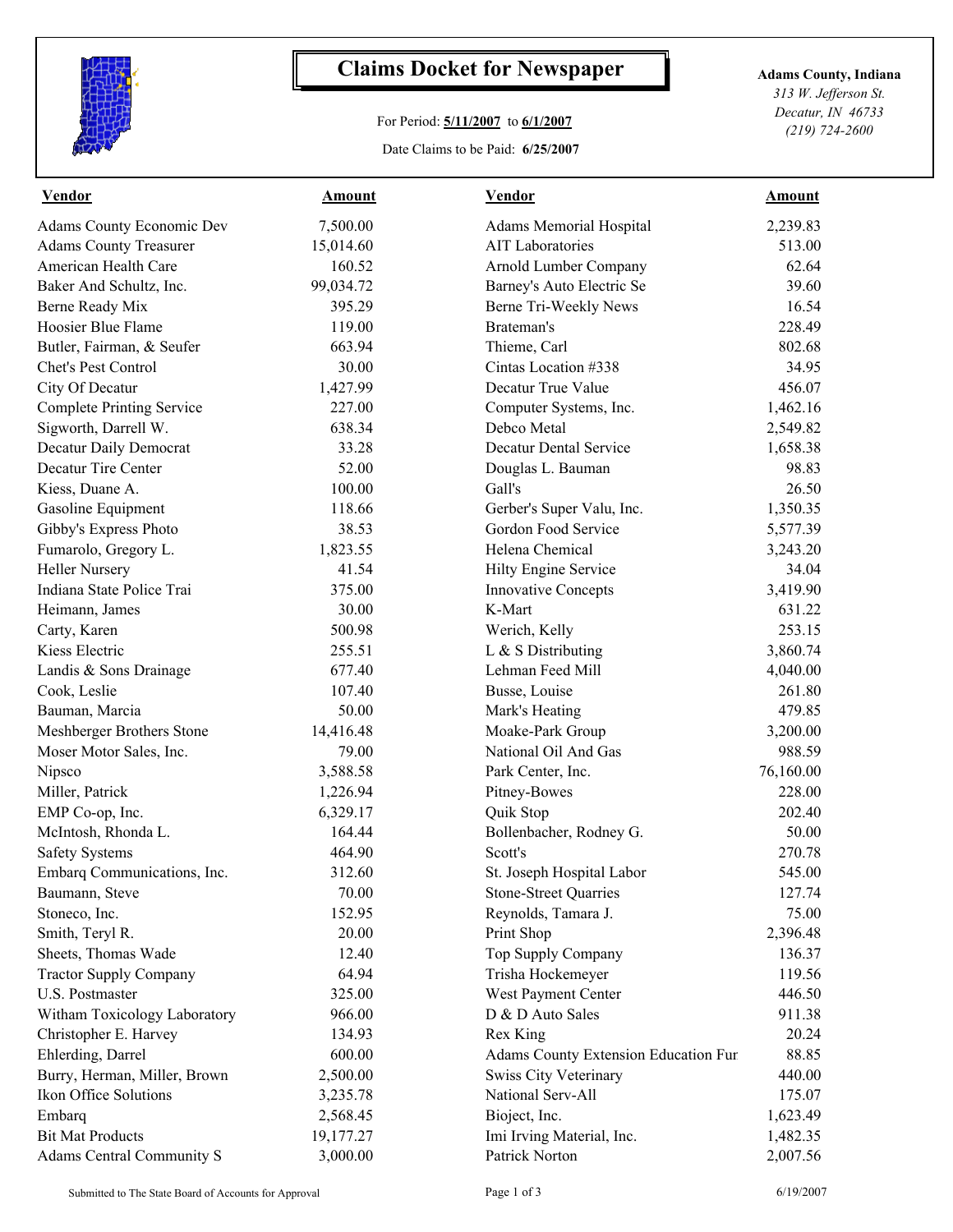| Paul Norr                            | 50.00     | Tom Magnan                                | 14.99      |  |
|--------------------------------------|-----------|-------------------------------------------|------------|--|
| Dave Luginbill Excavating & Trucking | 2,730.00  | The Grainery Company                      | 32.90      |  |
| Scott Wagner, Md                     | 750.00    | Indiana State Bar Associa                 | 250.00     |  |
| William Rumple                       | 50.00     | Bailey's Test Strips & Th                 | 83.00      |  |
| <b>Bluhm And Reber</b>               | 85.00     | Waste Management                          | 150.18     |  |
| Nowak Supply Company, Inc            | 2,147.63  | <b>B</b> Secure Alarm Systems             | 1,451.19   |  |
| <b>Anthony Stimpson</b>              | 82.72     | Mary Beery                                | 114.40     |  |
| Universal Metalcraft, Inc            | 1,715.00  | Don Myers Plumbing                        | 277.72     |  |
| B & K Hydraulics                     | 160.00    | Boyce Forms - Systems                     | 1,810.10   |  |
| Nan Nidlinger                        | 120.24    | <b>Summit City Reporting</b>              | 317.60     |  |
| Nursing 2007                         | 52.70     | Jackson Oil & Solvents, I                 | 1,600.82   |  |
| <b>Bob's Locksmith Shop</b>          | 119.50    | Indiana Association Of Co                 | 140.00     |  |
| W. A. Jones And Son                  | 91.97     | Dr. Michael Ainsworth                     | 157.50     |  |
| Affolder, Marcia A.                  | 20.00     | Ace Radiator, Inc.                        | 182.50     |  |
| Zurcher Tire, Inc.                   | 472.45    | Pioneer Associates, Inc.                  | 57,627.27  |  |
| Tom Magnan/Special Needs             | 127.31    | Kristina Buckner                          | 38.28      |  |
| Arthur J. Booth                      | 68.79     | John Fox                                  | 50.00      |  |
| Lexis-Nexis                          | 200.00    | Benicomp, Inc                             | 114,324.84 |  |
| Dubach Excavating                    | 3,960.00  | Harvest Land Co-op                        | 1,347.17   |  |
| Wal-Mart                             | 37.32     | Adam B. Eguia                             | 165.00     |  |
| Roth Electric                        | 5.75      | Indiana University                        | 80.00      |  |
| Kevin N. Basey                       | 287.47    | Treasurer, State of Indiana               | 30,940.00  |  |
| Mary A. Kitson                       | 377.00    | <b>Fastenal Company</b>                   | 15.09      |  |
| Thomas R Krueckeberg                 | 163.97    | Leslie W. Marckel                         | 20.00      |  |
| <b>Adams County Sheriff</b>          | 78.00     | Richard Marbach                           | 196.00     |  |
| Robert W. Gutekunst, MD              | 1,500.00  | VoMac Trucks Sales & Service              | 12.57      |  |
| Michael G. Werling                   | 431.25    | Arch Wireless                             | 510.77     |  |
| Adams County Sheriff's Commissary    | 249.47    | Connie Ellenberger                        | 18.04      |  |
| Troyer's                             | 1,607.08  | Lautzenheiser, Myers, Feeback, Spear, Kii | 264.31     |  |
| T. F. Braun Company                  | 364.53    | Edwin Ford                                | 20.00      |  |
| Dennis Caffee                        | 269.07    | Richard L. Crider                         | 20.00      |  |
| Randy Colclasure                     | 50.00     | American Express                          | 3,446.86   |  |
| Michele Morehous                     | 238.33    | Hospital Purchasing Service               | 409.39     |  |
| Kendall Electric, Inc.               | 20.78     | McKesson Medical - Surgical               | 1,511.15   |  |
| Uricks Trucking                      | 3,112.50  | Grainger                                  | 185.68     |  |
| Bi-County Services, Inc.             | 3,276.00  | Pramod K. Carpenter, MD                   | 1,500.00   |  |
| Association of Indiana Clerk's       | 300.00    | Schenkel's Dairy                          | 237.11     |  |
| Hansen Fitness                       | 665.41    | Kevin Burkhalter                          | 50.00      |  |
| Mapps                                | 700.00    | Alpine Falls, Inc.                        | 51.92      |  |
| William Borne                        | 822.81    | Mark Mitchel / Petty Cash                 | 25.46      |  |
| Daniel J. Michaels                   | 20.00     | Henry R. Mayer                            | 20.00      |  |
| Lynn Selking                         | 20.00     | SemMaterials, L.P.                        | 14,399.56  |  |
| Verizon Wireless                     | 1,044.11  | Strahm Division of SGI                    | 4,040.00   |  |
| <b>Stationair's Express</b>          | 89.58     | Blair C. Boyle                            | 20.00      |  |
| Karla Marbach                        | 20.00     |                                           | 696.00     |  |
|                                      |           | <b>Talon Compounding Pharmacy</b>         |            |  |
| Matrix Integration                   | 7,321.00  | Frieda Bultemeier                         | 100.00     |  |
| Miller Land Surveying, Inc.          | 75.00     | Cochran Distributing                      | 28.00      |  |
| <b>First National Bank</b>           | 213.49    | Mary A. Hoffman                           | 100.00     |  |
| John August                          | 11.83     | Caboodle Cartridge                        | 280.00     |  |
| LBH Chemical & Industrial            | 394.42    | Fort Wayne Medical Laboratory             | 80.00      |  |
| James E. Taylor, DDS                 | 496.00    | Spam Soap                                 | 1,350.00   |  |
| Mediacom                             | 266.91    | Robert E. Rhoades                         | 50.00      |  |
| <b>Atlas Building Services</b>       | 59,670.81 | <b>Transportation Services</b>            | 1,000.00   |  |
| Enterprise Unified Solutions, Inc.   | 3,700.00  | Julie A. Harkless                         | 30.11      |  |
| Jeff's Plumbing                      | 150.45    | <b>IKON Office Solutions</b>              | 176.50     |  |
| Office Depot                         | 92.89     | John M. Amstutz                           | 98.22      |  |